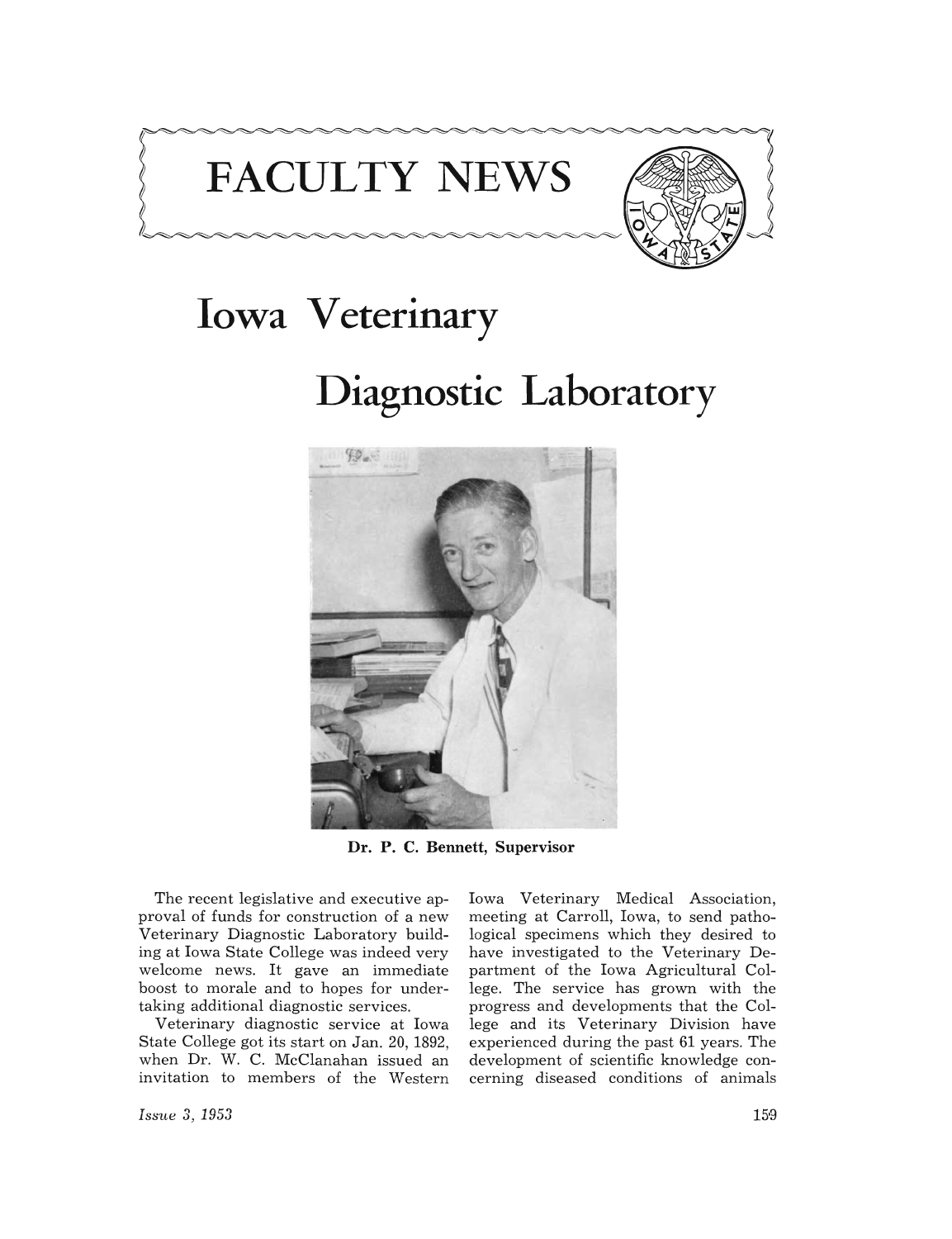and improvements in practical but technical procedures for identifying those conditions tend to create more dependence upon laboratory assistance for both treatment and control measures. Recognition that many infectious diseases of animals are significant from a public health viewpoint emphasizes the overall value of diagnostic service and the inter-relationships in the fields of medical science.

The building of new quarters with more space and facilities than has the present quarters of the diagnostic laboratory will enable us to add sufficient personnel to the staff so that additional services can be offered. Also, it is expected that more value from the services that are presently available can be obtained. Present conditions and the volume of specimens do not permit as much study of the available information as is desirable. This facter alone will tend to make the time required for designing and constructing a new building seem to pass very slowly. Each of the past few years has seen new highs established for the number of specimens recieved. The previous high was set in 1951 when 105,359 specimens were examined, but' a new



Dr. L. D. Jones



Dr. W. D. Yoder

high of 150,403 specimens was set during 1952.

### Dr. P. C. Bennett

Dr. Paul C. Bennett, Supervisor of the Iowa Veterinary Diagnostic Laboratory, obtained his early education at Fairmont, W. Va., and his B.S. and M.S. degrees at the University of West Virginia. He majored in Animal Husbandry, taught high school science for one year, worked in a milk plant for three years, married a West Virginian, who still has a slight southern accent, and moved on to Columbus, Ohio. At Ohio State he recieved his D.V.M. in 1931 and immediately started diagnostic work at the state laboratories in Reynoldsburg, Ohio. In 1937 he moved to Madison, Wis., to continue diagnostic and regulatory work for the state livestock sanitary division. Dr. Bennett was in the service for  $3\frac{1}{2}$  years, most of that time with the Air Corps, but the last eight months at a Service Command Medical Laboratory. He returned to Wisconsin and spent 1946 at old duties. He then moved on to Iowa and the Iowa Veterinary Diagnostic Laboratory in January, 1947, and so far has managed

*Iowa State College Veterinarian*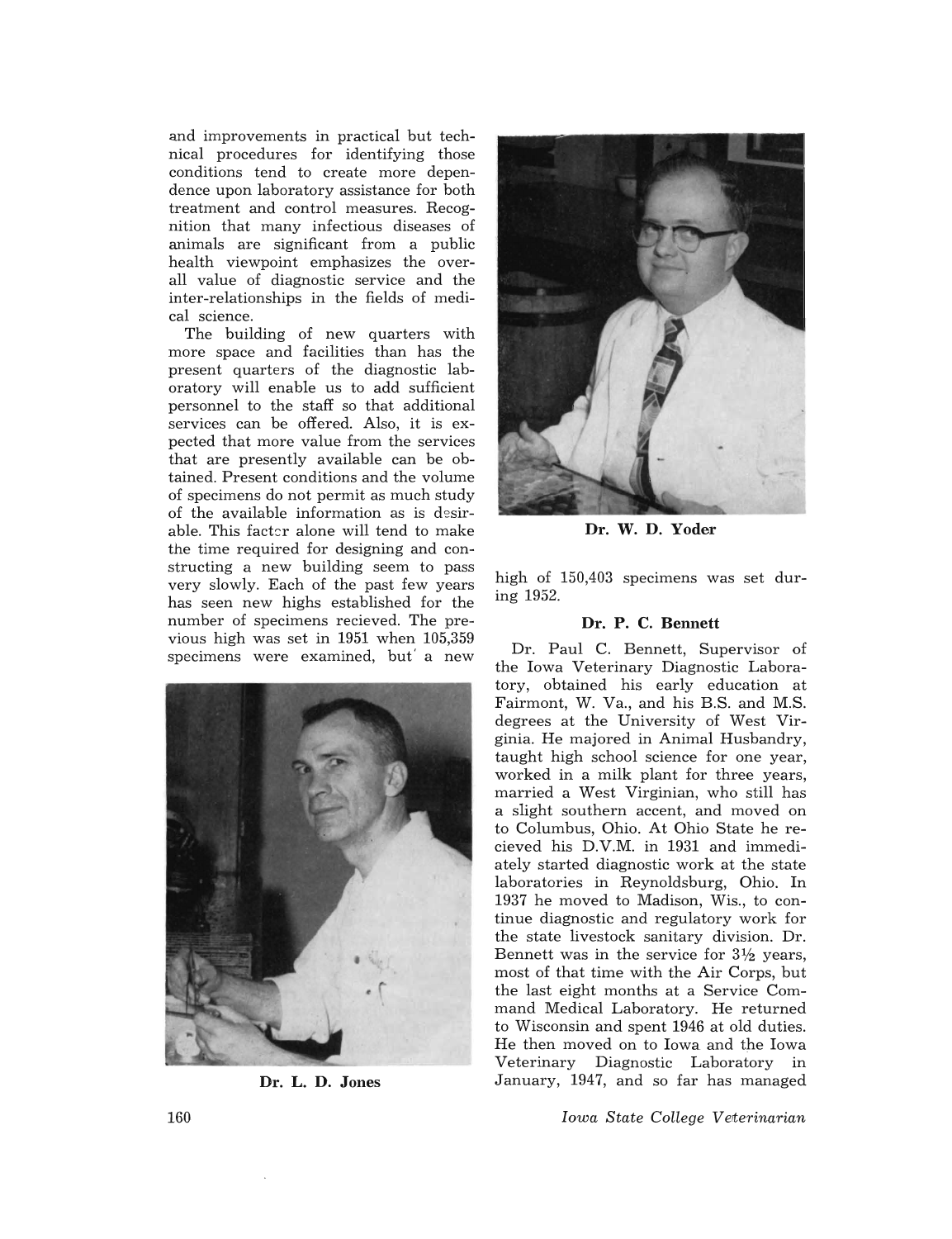to survive the flood of specimens and animals which have been handled by a very capable and hard-working staff. He is a member of the Iowa Veterinary Medical Association and the AV.M.A

### Dr. L. D. Jones

Dr. Lloyd Diehl Jones was born in Rochelle, Ill., where his late father, Dr. F. E. Jones, practiced veterinary medicine for 41 years. The D.V.M. degree was received from Iowa State in 1931. A variety of experiences have followed, including general practice, B.A.I. meat inspection and dairy practice. He spent five years with the North Shore Animal Hospital, Evanston, Ill., seven years in the U. S. Army; three years in the Research Laboratories, Swift and Company, Chicago; then a year and a half in one of the Regional Diagnostic Laboratories in Illinois before joining the Iowa Veterinary Diagnostic Laboratory in 1949.

He is a member of the AV.M.A, U.S.L.S.AA., Iowa Veterinary Medical Association, Phi Zeta and Pi Kappa Alpha.



Dr. J. M. Tufts

Dr. James M. Tufts was born at Crystal Falls, Michigan in 1919. He spent three years in the Army Air Corps dur-



Dr. A. J. Cotton

ing World War II. He attended Michigan State College and received the D.V.M. degree in 1952. In July of 1952 he came to Iowa State College and presently is doing graduate work as well as fullfilling his duties on the diagnostic laboratory staff.

Dr. Tufts is a member of the A.V.M.A. and Phi Zeta. He is married and has three sons.

### Dr. W. D. Yoder

Dr. Wayne D. Yoder was born in Detroit, Michigan, and moved to Iowa with his parents in 1925. He graduated from Ames High School in 1939 and entered Iowa State College as a preveterinary student in the fall of 1939, receiving his D.V.M. in 1943 and his M.S. degree in Veterinary Hygiene in 1952. After graduation Dr. Yoder worked for the U.S.B.AI. at Fort Dodge, Iowa. This work was in brucellosis control in Northwest Iowa.

In 1945 he returned to Ames as Supervisor of the State-Federal Serological Laboratory, which position he still holds.

### Dr. A. J. Cotten

Dr. A. J. Cotten was born in 1926 at Granbury, Texas. Following graduation from high school, he attended college for

*Issue* 3, 1953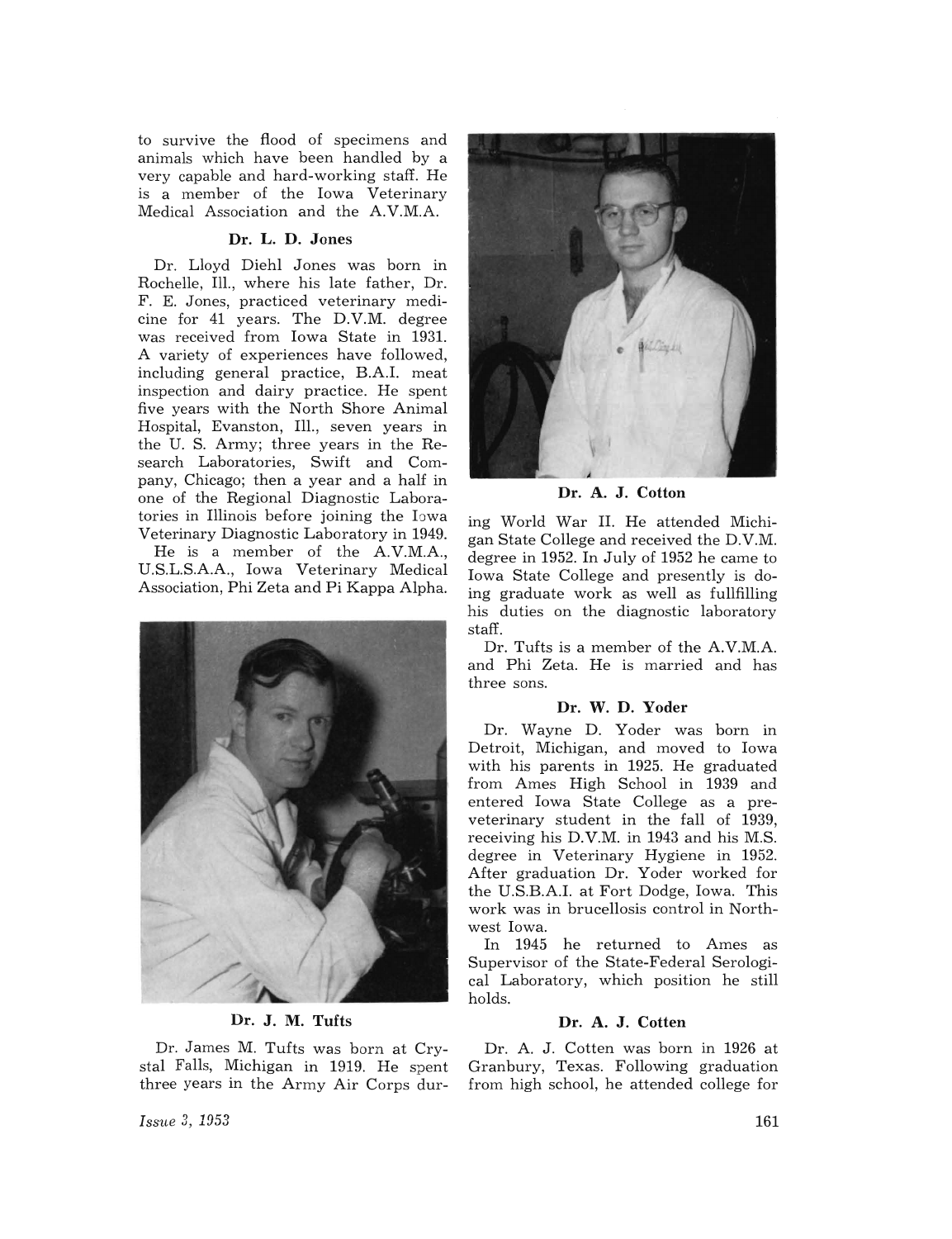one year and enlisted in the Marine Corps in 1944. After two years service he returned to college, graduating from Texas A.&M. in 1952. He is a member of Phi Zeta and Phi Kappa Phi. Dr. Cotten is working on his master's degrees in veterinary bacteriology and pathology.

### NEW STAFF MEMBERS



#### Dr. W. S. Monlux

Dr. William S. Monlux joined the Department of Pathology, Division of Veterinary Medicine, Iowa State College, on Mar. 1, 1953. He was born in Algona, Iowa, in 1915. His grammer and high school education was received in the Algona schools. He graduated from high school in 1932, and enrolled in the preveterinary curriculum at Iowa State College that fall. The degree of Doctor of Veterinary Medicine was conferred in 1937. Following graduation, he was employed as an Instructor in Poultry Diseases at the New York State Veterinary College for one year. The following year

he joined the Department of Pathology at that institution.

Dr. Monlux was called to active duty in the armed forces in 1941. After a short period in food inspection, he was assigned to the Third Medical Laboratory. With this unit, he saw service in New Zealand, Australia, New Guinea, Dutch East Indies and the Philippines. Lieutenant Colonel Monlux was relieved from active duty in 1946, and returned to Cornell University to complete his graduate work. The degree of Doctor of Philosophy was granted in 1947. His thesis dealt with leptospirosis.

A year of post doctoral study was then taken in the Departments of Pathology at the Royal Veterinary College and the State Veterinary Serum Institute, Stolkholm, Sweden. During this time he visited Norway, Denmark and Finland, where he observed the veterinary profession.

Upon returning from Sweden, he was employed by the Pathological Division of the Bureau of Animal Industry for a period of four months. This was followed by another trip abroad and this time he studied at the University of Pretoria, Onderstepoort, South Africa. While there, his attention was focused on the pathology of the diseases of Africa. On the return trip to the United States, he traveled overland the length of Africa observing the livestock industry and the veterinary profession, as well as the interesting and exciting countryside. His trip also took him across Europe where he visited a number of the Veterinary schools in Switzerland, France and England.

After returning to the United States, he joined the faculty of the Agricultural and Mechanical College of Texas. He was employed in the Department of Pathology for two and one-half years. At that time he resigned and joined the faculty at Iowa State College.

Doctor Monlux is the author of a number of papers dealing with veterinary medicine. He is a member of Alpha Psi, Phi Kappa Phi, Phi Zeta and Sigma Xi.

*Iowa State College Verterinarian*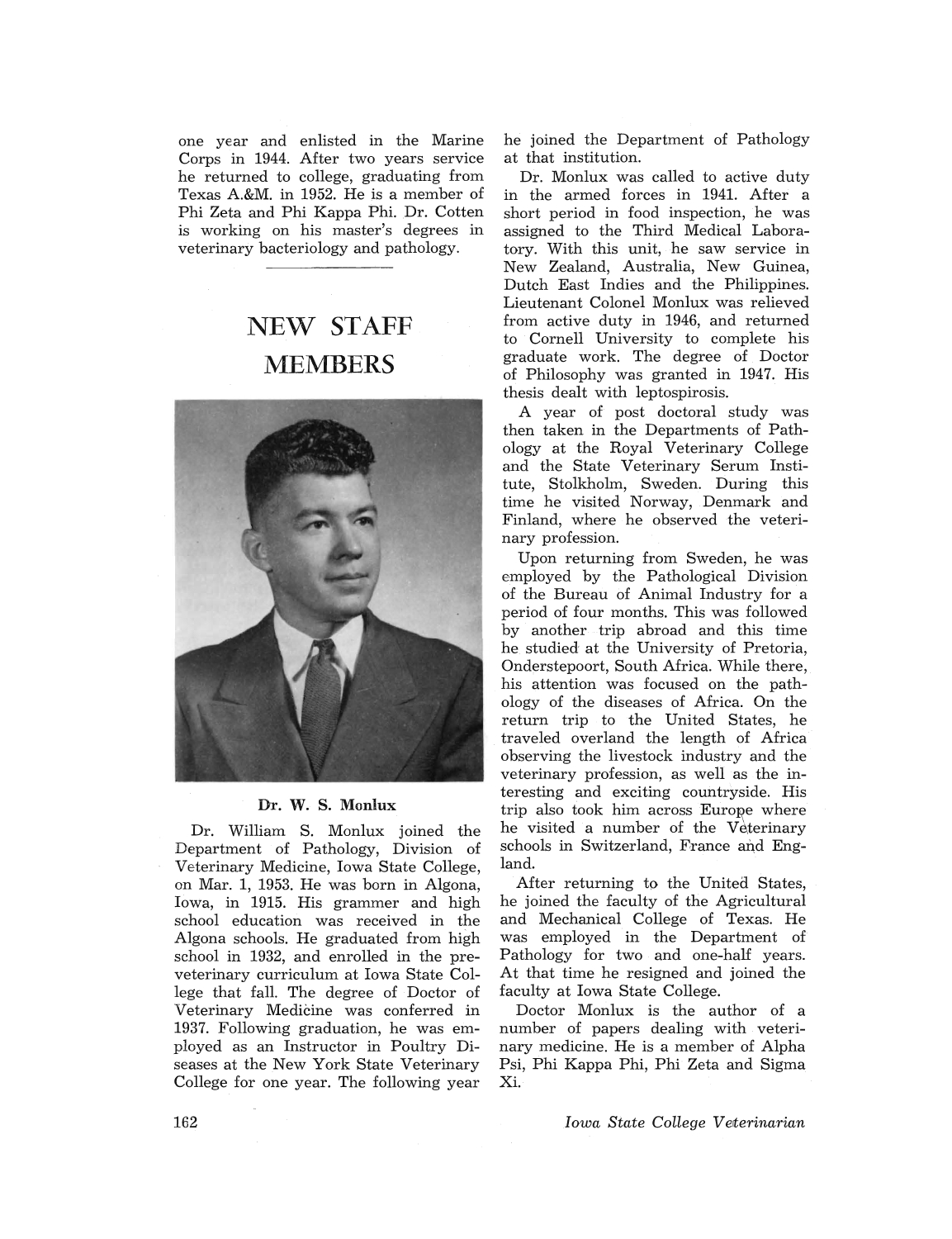### **Dr. L. E. Barnes**

Dr. Lawrence E. Barnes, a native of Whiting, Ind., joined the department of Veterinary Hygiene, July 1, 1952. At the present time he is working toward an M. A. degree, his graduate problem being "A Clinical Evaluation of Terramycin in Bovine Mastitis."

Upon graduation from LS.C. in 1946, Dr. Barnes worked with general practitioners for two years and then operated a mixed practice of dairy cattle and small animals at Crystal Lake, Ill., from 1947-1952 when he sold his practice.

In 1947, Dr. Barnes married Shirley Jean Cameron, and they now have two daughters, Kathy, 4, and Shelly, 2.

Hobbies to which some of his sparetime is devoted include golf, fishing and collecting edged weapons.

### **Dr. J. E. Lovell**

Dr. J. E. Lovell was born in Fort Atkinson, Wis. His early education was completed in Waukesha, Wis., and he graduated from high school at Oak Park, Ill. Dr. Lovell entered Iowa State College in 1941 and in 1946 was awarded the D. V. M. degree. Following this he



**Dr. L. E. Barnes** 



Dr. J. .E. Lovell

was in general practice for a short time at Monroe, Wis. During 1948-1950 he was engaged in general practice at, Aurora, Ill.

Dr. Lovell served in the United States Air Force Veterinary Corps during 1951 and 1952. On March 15, 1953, he accepted a position as instructor of veterinary anatomy at Iowa State College of Veterinary Medicine and presently is beginning graduate study in pursuance of a Master of Science degree.

### **GENERAL**

Dr. M. S. Hofstad of the Veterinary Research Institute has developed an attenuated vaccine for infectious bronchitis in chickens. He is conducting a limited number of field trials to determine immunizing capacity and duration of protection afforded under field conditions.

Dr. E. A. Benbrook, Head of the Department of Pathology, spoke to a group of veterinarians in the Air Corps on March 23. The group is taking a post graduate course at Walter Reed General Hospital and have a series of speakers, each

*Issue* 3, 1953